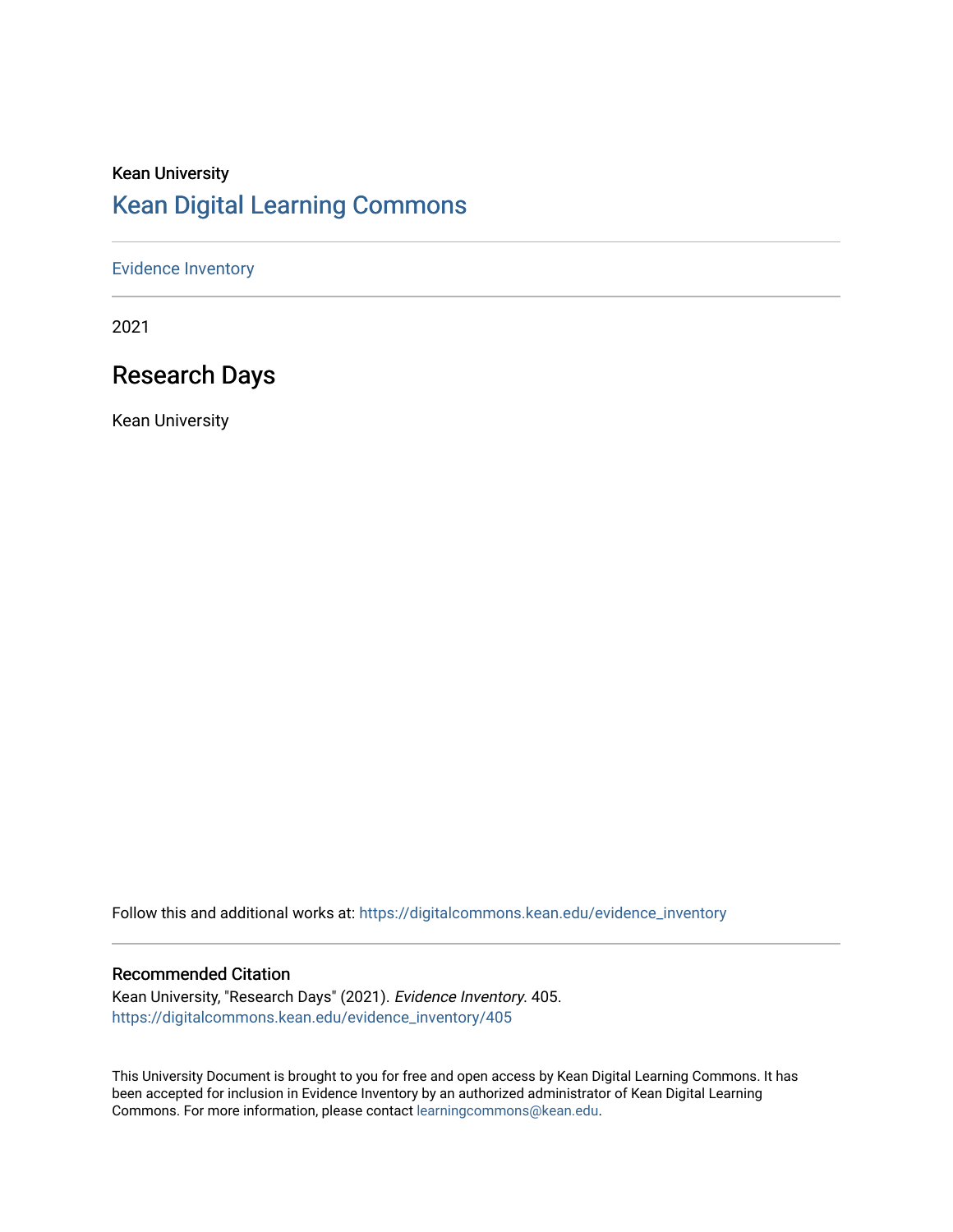## Research Days

Keywords Research Days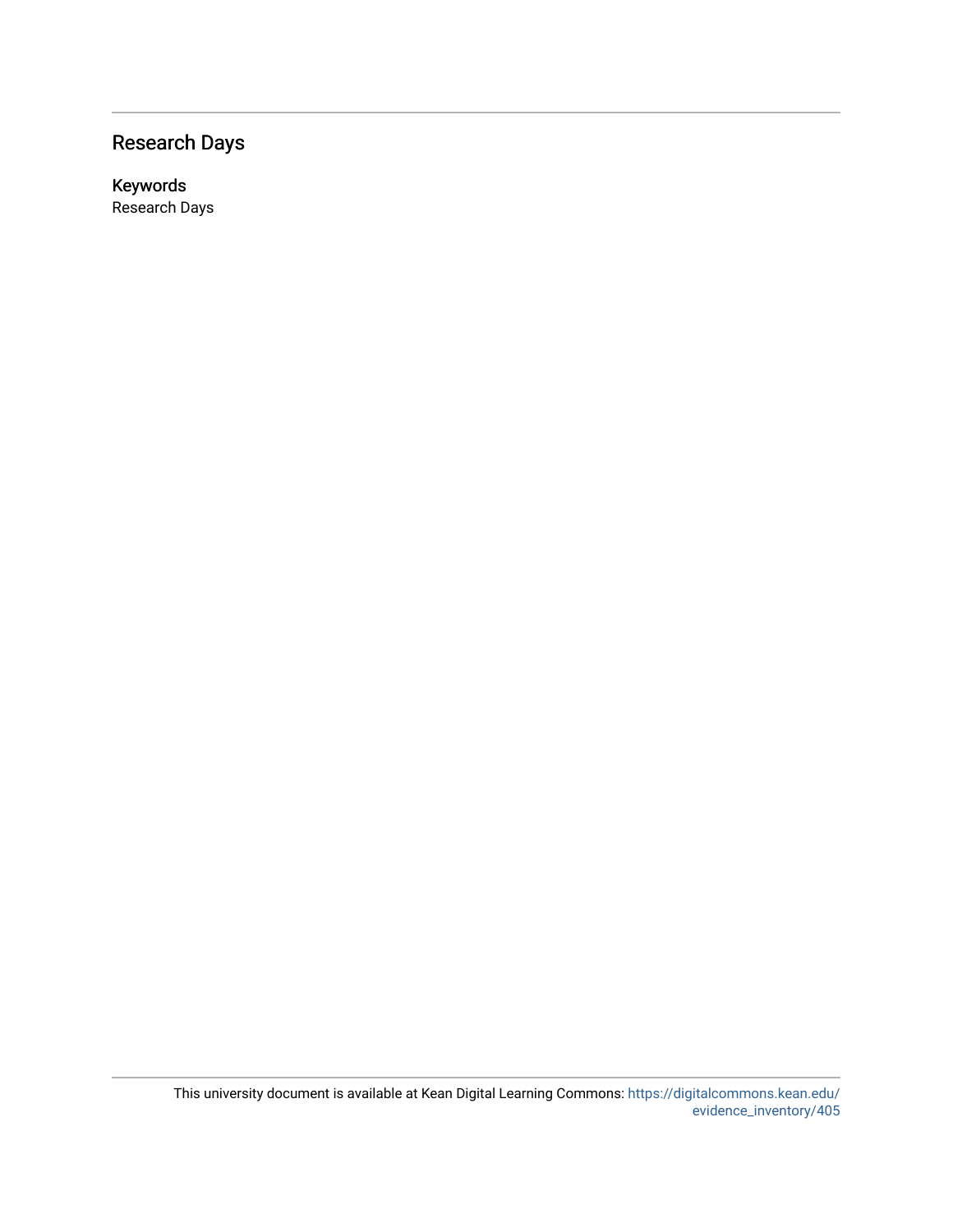# Fall 2021 Semester

Learn more about the University's health and safety [protocols](https://www.kean.edu/welcome-fall-2021-semester) to help protect the campus community from COVID-19 and reduce the spread of the virus.

# Research Days

Welcome to the Research Days 2021!



# Virtual Research Days - Tuesday, April 27 and Wednesday, April 28, 2021

## [Click](https://www.keanresearchdays.com/) here to access the official Kean Research Days website.

Attendees and participants will be able to access the Research Days site anytime until May 27th.

New Jersey's Next Great Research University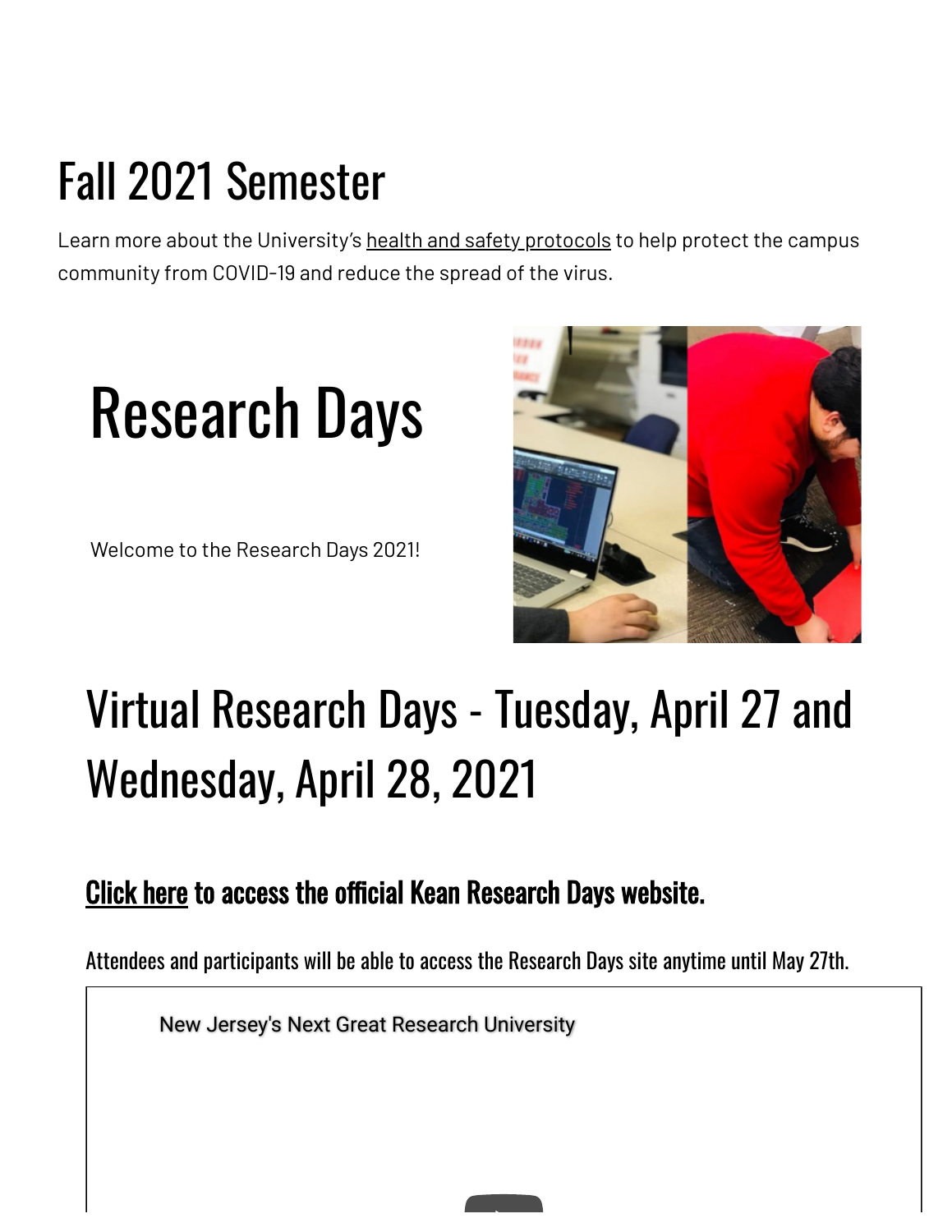# Research Days 2021 – Schedule of Events

## Oral Presentations - Tuesday, April 27 & Wednesday, April 28

**Event Type**

presentations

| Presentations by Office of Diversity, Equity and Inclusion<br>and Center for International Studies and Career Services | Pre-recorded<br>presentations                      |
|------------------------------------------------------------------------------------------------------------------------|----------------------------------------------------|
| <b>Presentation by the Office of Accreditation and Assessment</b>                                                      | Live Presentation at 10<br>AM on Tuesday, April 27 |
| <b>Nathan Weiss Graduate College Panel Presentation</b>                                                                | Pre-recorded<br>presentation                       |
| Virtual 3MT (Three Minute Thesis Competition)                                                                          | Pre-recorded<br>presentations                      |
| Eaculty Oral Procontations                                                                                             | Pre-recorded                                       |

**Faculty Oral Presentations**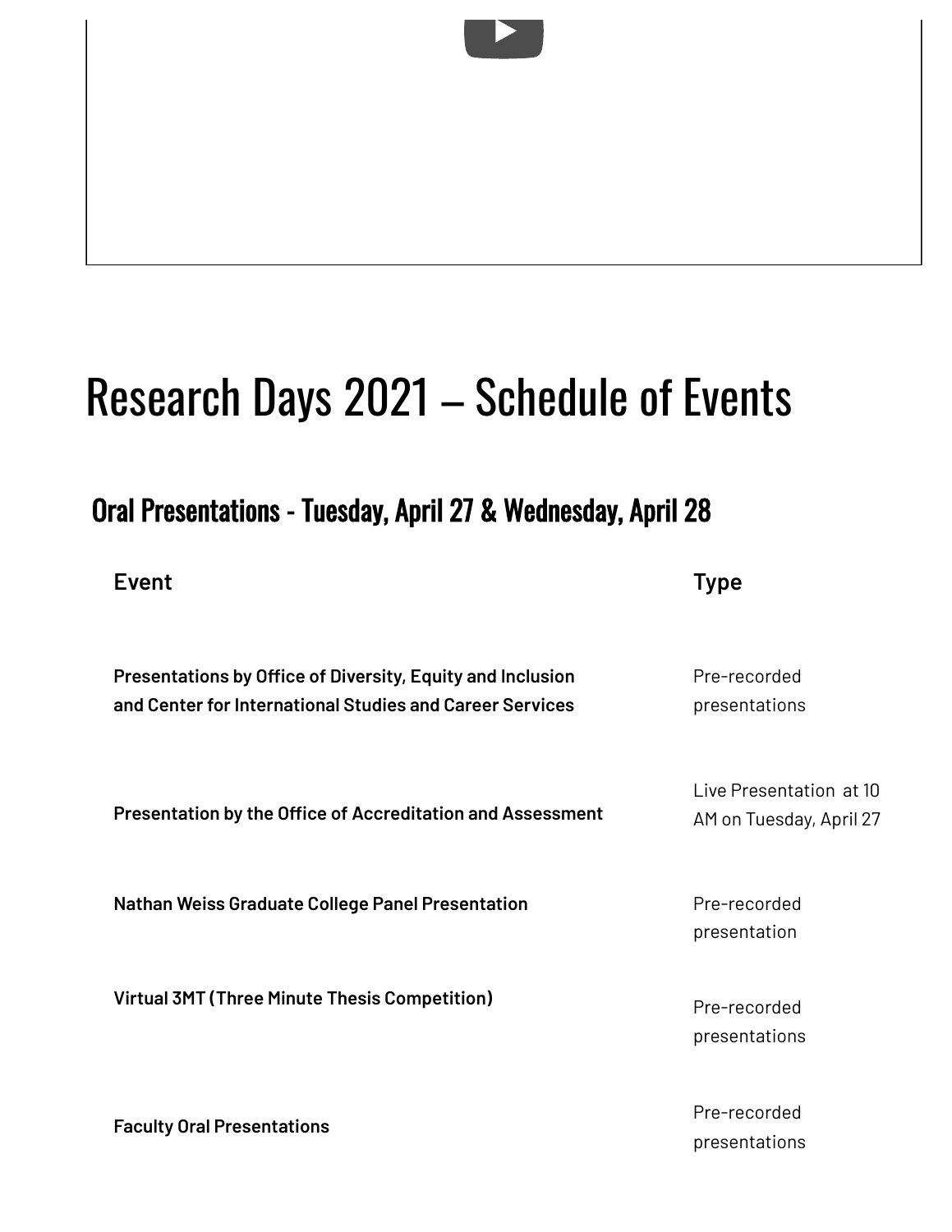**Event Type**

**Student Oral Presentations**

Pre-recorded presentations

## Digital Poster Presentation -Tuesday, April 27 & Wednesday, April 28

**Event Type**

| <b>Student Poster</b>       |  |
|-----------------------------|--|
| <b>Presentation Session</b> |  |

**(Undergraduate and Graduate)**

Digital Poster Presentation

Posters will be searchable and filterable by College/Department/PI Name/FA Name

## Poster Presentations

Poster presenters will have the opportunity to display and view their research and creative work in the Digital Poster Session on Tuesday, April 27, and Wednesday, April 28, 2021.

# Oral Presentations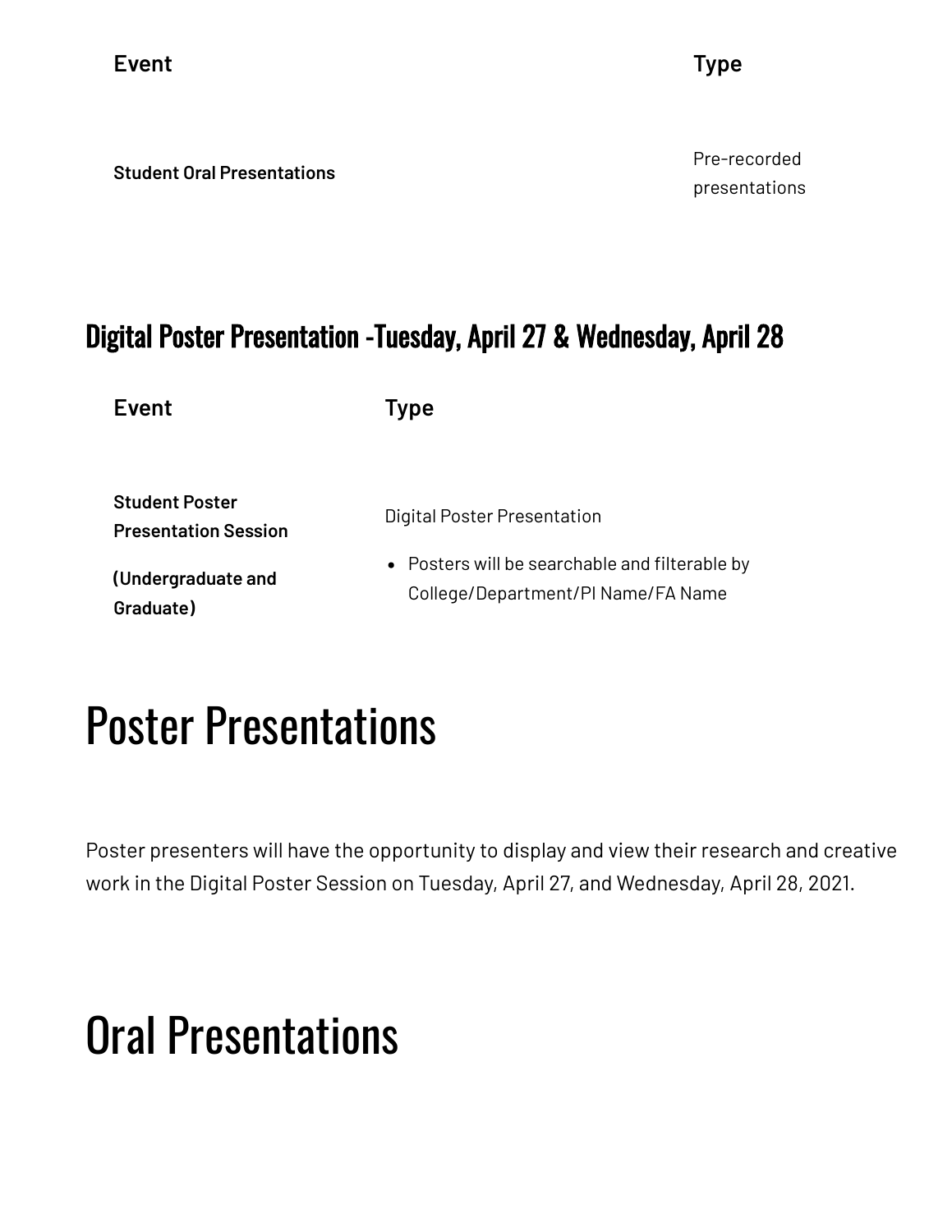Oral presenters will present their research and creative work during Virtual Research Days on Tuesday, April 27, and Wednesday, April 28, 2021

### **Types of Oral Presentations**

- Pre-recorded 3-minute videos (faculty or students)
- Pre-recorded videos (Special Panel Presentations)

## [Research](https://www.kean.edu/research-days) Days

**[Welcome](https://www.kean.edu/research-days/welcome)**

**Office of Research and [Sponsored](https://www.kean.edu/research-days/orsp-redirect-2) Programs**

**Research Days 2021 [Registration](https://www.kean.edu/research-days/research-days-2021-registration-guide) Guide**

**Video [Presentation](https://www.kean.edu/research-days/video-presentation-recording-tutorial) Recording Tutorial**

**Electronic Poster [Guidelines](https://www.kean.edu/research-days/electronic-poster-guidelines)**

**Center for [Undergraduate](https://www.kean.edu/offices/center-undergraduate-research) Research**

**Kean [Quest](https://www.kean.edu/research-days-2020/kean-quest-redirect)**

### Kean University

1000 Morris Avenue Union, New Jersey 07083

#### **[908-737-KEAN](tel:908-737-5326) (5326)**

Copyright ©2019 To report an accessibility issue on this website, email [webmaster@kean.edu.](mailto:webmaster@kean.edu)